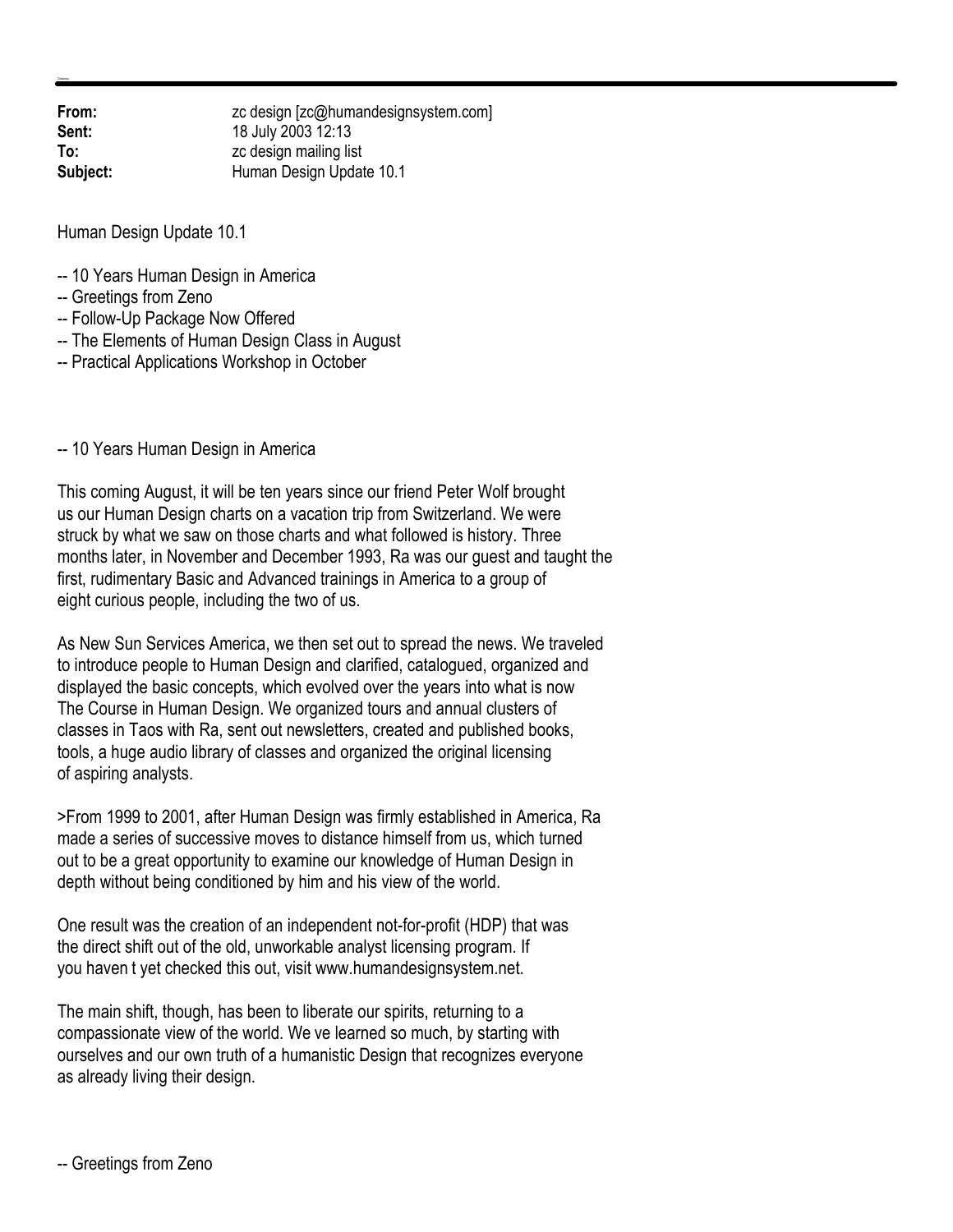Recently, I've had the opportunity to speak with clients of people who offer Human Design using the technique of names, phrases, labels, keynotes and slogans. Each time I hear someone tell me what they have learned, I cringe upon hearing some really questionable things being said. A few days back, someone with an emotional definition of Emoting, from the Root to the Solar Plexus, which I also have, said. I learned that my moods are either up or down and nothing in between.

What is this supposed to help clarify? I asked the person whether that was in fact how she perceived herself. We had a short conversation, and I was once again struck with the fact that the evolution I ve experienced in chart consulting is both extremely satisfying and much healthier than the ways I originally learned and taught Design, and that I'm very inspired to share what it is I ve come to realize.

The shift in my orientation has been both profound and highly effective for clients. This October, I am offering a revised Practical Applications workshop (see below). When you would like to consult using Human Design with a humanistic approach, this workshop is for you.

You should have a working knowledge of the basic mechanics to attend. When you have not yet taken a basic course and would like a primer, I will give a three-day Elements of Human Design class in August (see below).

Practical Applications is a qualifying course to be a Professional Human Design Practitioner through HDP, the American Association of Human Design Practitioners. Visit www.humandesignsystem.net. If you ve already taken the equivalent class from me (i.e. the old analyst training or Practical Applications), you may attend for half price.

-- Follow-Up Package Now Offered

Being introduced to your chart can be an incredible experience. But then what? How do you work with it?

Over her 10 years of studying Human Design, being a practitioner and trainer has led Zeno to experiment with effective ways you can enter into your own direct understanding of your chart.

Following an initial consultation, she offers an affordable program geared to your chart and life experience. This includes four one-hour sessions, using three different charts of significant people in your life (with their permission to use their charts for your study) and an ephemeris. Over the course of one month, you will gain very direct, experiential knowledge of how your Design is playing out in your life.

\$350 includes all (NM residents add tax)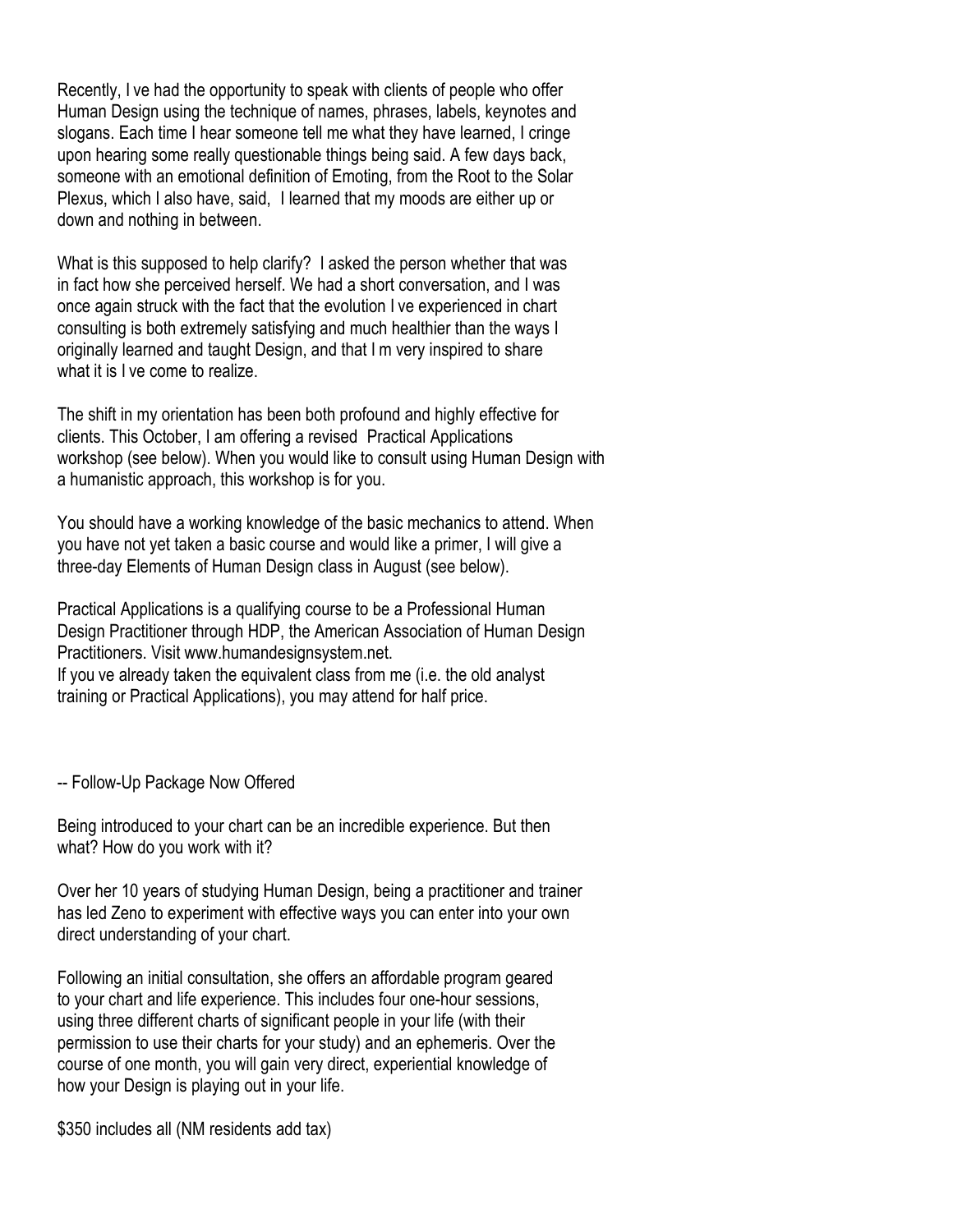-- The Elements of Human Design Class in August

August 15-17, 2003 Taos, New Mexico \$360\*

Upon various requests, this is a life version of our popular Course in Human Design. You II get the same great materials, but instead of CDs, there s Zeno live, able to tune into those present.

Call or visit www.humandesignsystem.com/education/2.htm to learn more about the Course in Human Design.

\*Participants in the Course can attend this class for half price. NM residents add tax. Please register by August 1.

-- Practical Applications Workshop in October

October 16-19, 2003 Taos, New Mexico \$640\*\*

Zeno's persistent pursuit of truth and her living experience with Human Design have made this workshop a beloved institution. If you have a good grasp of the mechanics and crave something beyond slogans and labels, be in beautiful Taos for these four days in October. We can help you arrange great accommodations in the area.

Call or visit www.humandesignsystem.com/education/3.htm for more info.

\*\*To celebrate our 10 Years Human Design in America anniversary, we invite participants in the Course in Human Design to come at a 20% discount! NM residents add tax. Please register by October 1.

zc design PO Box 195 Taos NM 87571 USA 505 758-2909 voice 505 758-3925 fax zc@humandesignsystem.com www.humandesignsystem.com